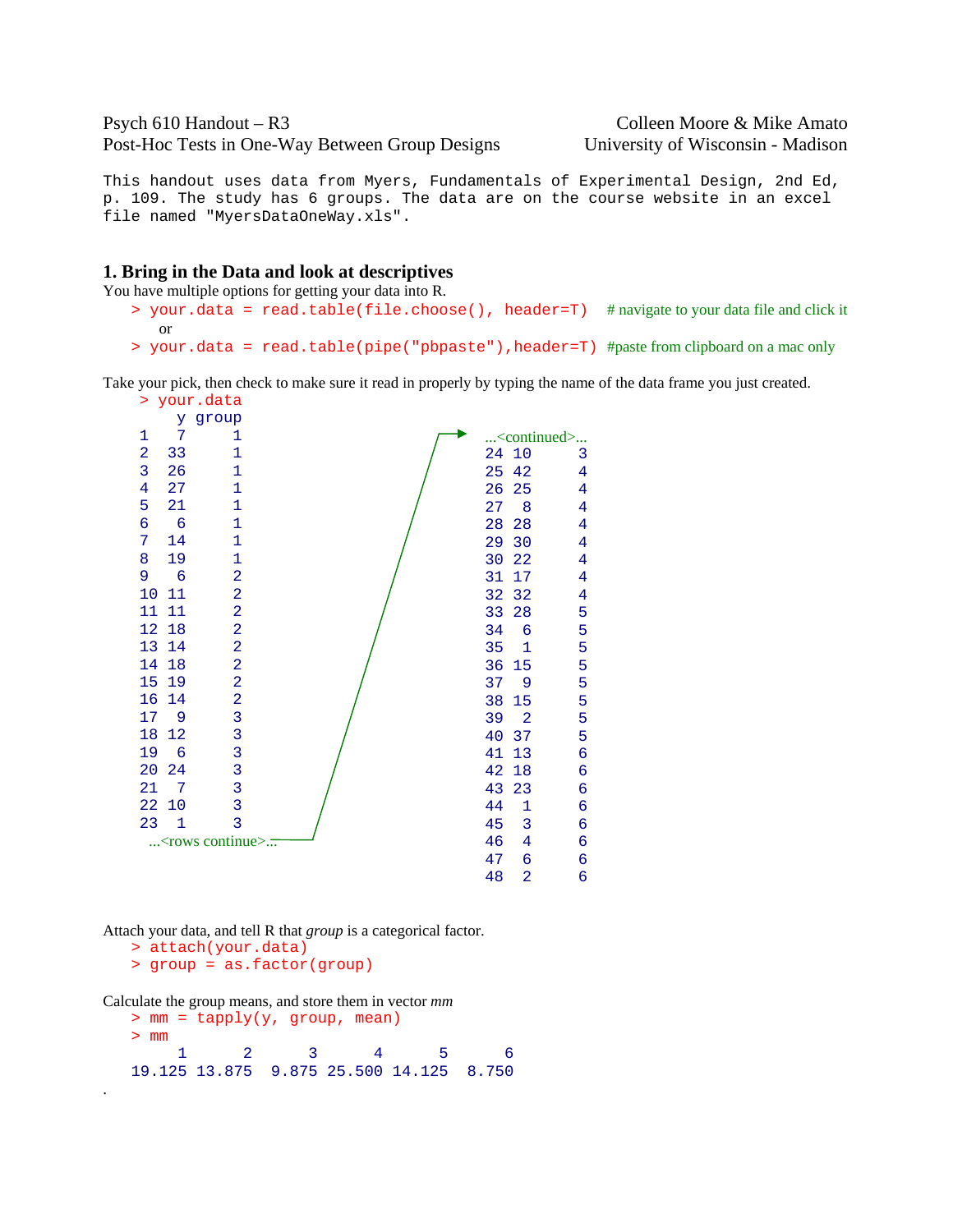Use *tapply()* to make two more vectors for the group lengths and standard deviations. Then tell R to display those vectors. And do it all with one line of code.

```
> nn=tapply(y,group,length); sdsd=tapply(y,group,sd); nn; sdsd 
1 2 3 4 5 6 
8 8 8 8 8 8 
 1 2 3 4 5 6 
 9.642725 4.454131 6.621124 10.226017 12.699128 8.241879 
                                   semicolon separates commands
```
# **2. Do the Anova**

Are the means reliably different across the groups? Find out!

```
> aov.ex1 = aov(y~group) #calculate the anova
> summary(aov.ex1, intercept=T) #show the anova summary table
          Df Sum Sq Mean Sq F value Pr(>F)
(Intercept) 1 11102.1 11102.1 135.8251 9.586e-15 *** 
group 5 1554.9 311.0 3.8046 0.006228 ** 
Residuals 42 3433.0 81.7 
- -Signif. codes: 0 '***' 0.001 '**' 0.01 '*' 0.05 '.' 0.1 ' ' 1
```
Yes! We have a significant treatment effect.

At this point it would be a good idea to graph the means, do the box plots, graph the residuals, and do other things described in the "Making Friends with Your Data" R handout.

## **3. Pairwise tests of mean differences**

3A. Run unadjusted pair-wise t-tests for all the groups. The default setting in R for this test is to adjust plevels as a post-hoc using the Holm method, so to get un-adjusted p-levels for this exercise you need to tell it not to do that.

```
> pairwise.t.test(y, group, p.adjust="none", pool.sd = T)
```
Pairwise comparisons using t tests with pooled SD

| data: y and group     |                                     | $p \cdot 4Q$ just = $n$ if $q$ is $q$ is a set and in |               |                                 |
|-----------------------|-------------------------------------|-------------------------------------------------------|---------------|---------------------------------|
|                       |                                     | 5                                                     |               | adjust p-values<br>Holm method. |
|                       |                                     |                                                       |               | exercise you n                  |
| $2\;\;0.25204\;\;-\;$ |                                     |                                                       |               | not to do that.                 |
| $30.047020.38127 -$   |                                     |                                                       | $pool.sd = T$ | This is unnece                  |
|                       | 4 0.16583 0.01375 0.00127 -         |                                                       |               | R's default is t                |
|                       | 5 0.27499 0.95616 0.35251 0.01577 - |                                                       |               | homogeneity of                  |
|                       | 6 0.02679 0.26334 0.80468 0.00061   |                                                       |               | If that assumpt                 |
| 0.24110               |                                     |                                                       |               | true for your d                 |
|                       |                                     |                                                       |               | could use <i>pool</i>           |
|                       | P value adjustment method: none     |                                                       |               | that out and se                 |

| p.adjust="none" | The default in R is to<br>adjust p-values with the<br>Holm method. For this<br>exercise you need to tell it<br>not to do that.                                                                               |
|-----------------|--------------------------------------------------------------------------------------------------------------------------------------------------------------------------------------------------------------|
| $pool.sd = T$   | This is unnecessary, since<br>R's default is to assume<br>homogeneity of variance.<br>If that assumption weren't<br>true for your data, you<br>could use $pool sd = F$ . Try<br>that out and see what<br>har |

If we don't make any adjustments to our p-values, we find that 6 of the 15 differences appear significant. That would be some pretty shady statistics though.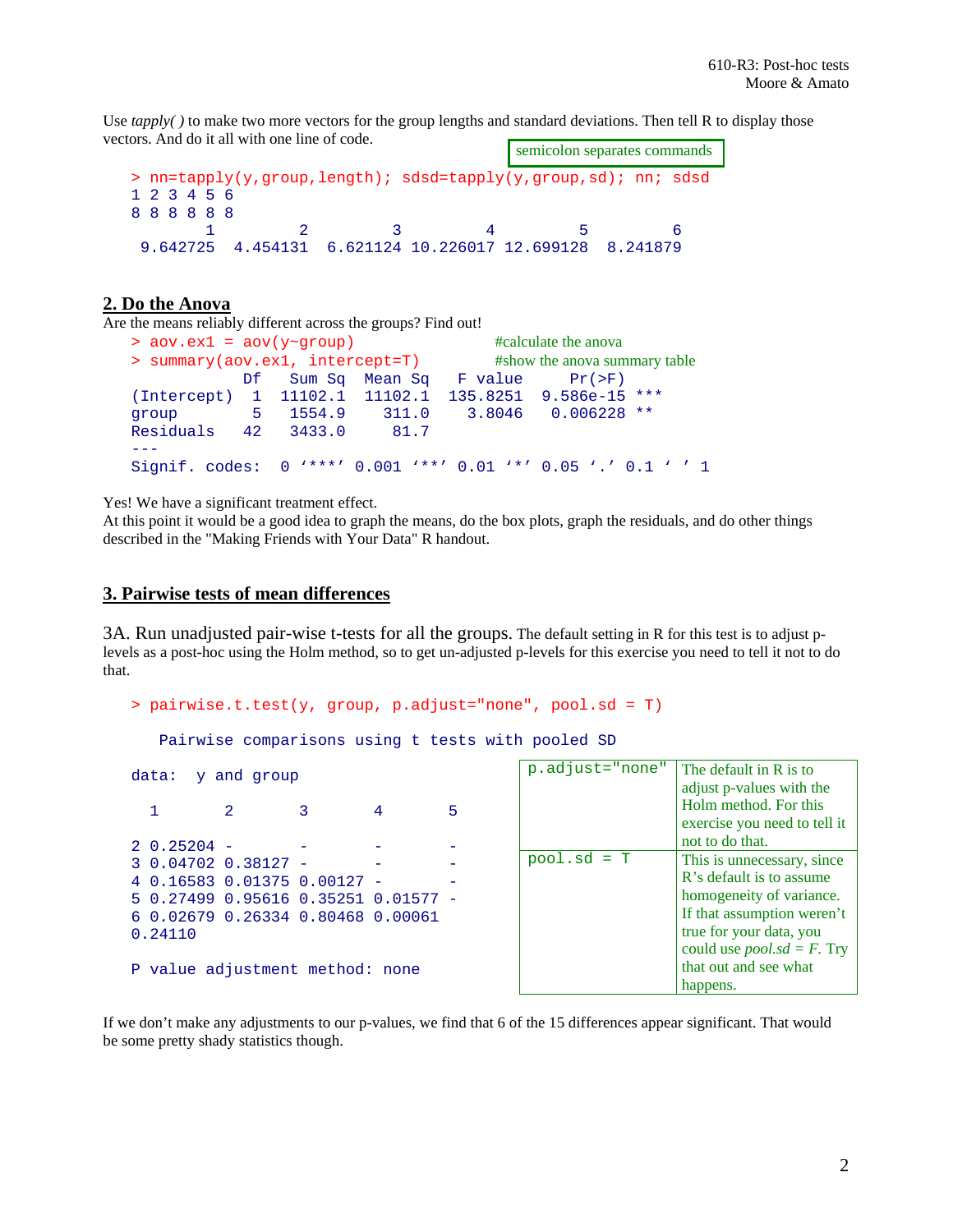3B. Now control the family-wise Type I error by adjusting the p-values using various techniques.

```
> pairwise.t.test(y, group, p.adjust="bonferroni", pool.sd = T)
   Pairwise comparisons using t tests with pooled SD 
data: y and group 
 1 2 3 4 5 
21.0000 -3 0.7054 1.0000 - - - 
4 1.0000 0.2063 0.0190 - - 
5 1.0000 1.0000 1.0000 0.2365 - 
6 0.4018 1.0000 1.0000 0.0092 1.0000 
P value adjustment method: bonferroni
```
Making the conservative Bonferroni adjustment to 15 pairwise comparisons, only two differences remain significant. If we do it again using Holm's method, we can see that Holm's method is more powerful than Bonferroni's.

```
> pairwise.t.test(y, group, p.adjust="holm", pool.sd = T)
    Pairwise comparisons using t tests with pooled SD 
data: y and group 
 1 2 3 4 5 
2 1.0000 - - - - 
30.4702 1.0000 -
4 1.0000 0.1788 0.0177 - - 
5 1.0000 1.0000 1.0000 0.1892 - 
6 0.2947 1.0000 1.0000 0.0092 1.0000 
P value adjustment method: holm 
                                              Since we are using the default 
                                              parameters for this test, you would 
                                              get the same result with: 
                                              pairwise.t.test(y,group)
```
With the Holm method the same two are significant, but their adjusted p-values are smaller.

The "BH" and "BY" methods are for adjusting for the "False Discovery Rate". It is not a true control of family-wise error, but something different. BH stands for Benjamini & Hochberg, and BY is for Benjamini & Yekutieli. See the references in the R help section on "p.adjust". Let's see how they come out.

```
> pairwise.t.test(y, group, p.adjust="BH", pool.sd = T)
   Pairwise comparisons using t tests with pooled SD 
data: y and group 
 1 2 3 4 5 
2 \t0.3750 - - - -30.11760.4399 -4 0.3553 0.0591 0.0095 - - 
5 0.3750 0.9562 0.4399 0.0591 - 
6 0.0804 0.3750 0.8622 0.0092 0.3750 
P value adjustment method: BH
```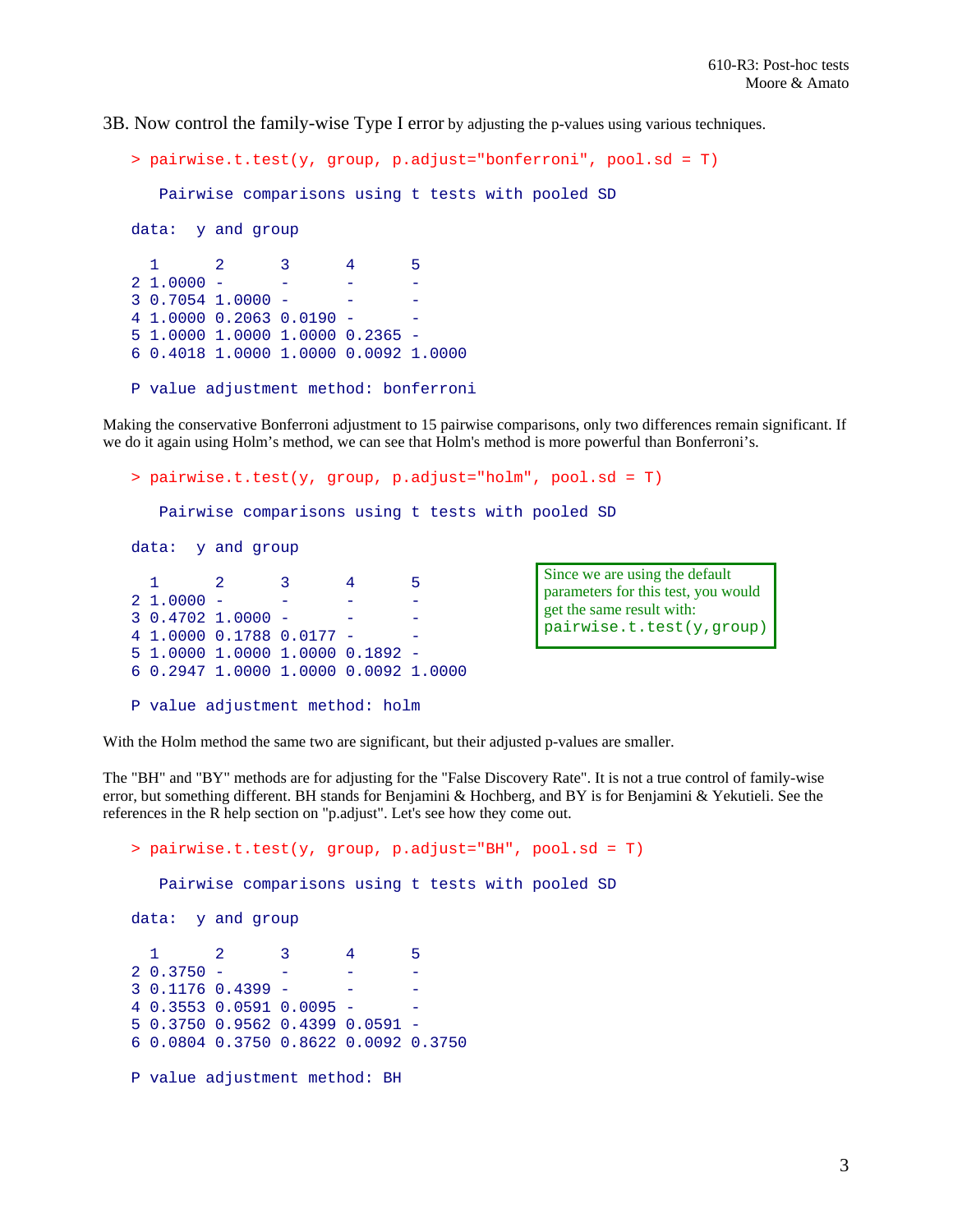```
> pairwise.t.test(y, group, p.adjust="BY", pool.sd = T)
   Pairwise comparisons using t tests with pooled SD 
data: y and group 
 1 2 3 4 5 
2 1.000 - - - - 
3\,0.390\,1.000 - - - -4 1.000 0.196 0.031 - - 
5 1.000 1.000 1.000 0.196 - 
6 0.267 1.000 1.000 0.030 1.000 
P value adjustment method: BY
```
Based on the False Discovery Rate methods, we still find the same pair of means meeting the .05 criterion. However, the BH method suggests that other pairs are possibly showing a trend toward a significant difference.

#### 3C. Tukey tests on all possible pairs

Remember how up in step 2 we first calculated the ANOVA and called it "aov.ex1", then in a separate step asked R to show us a summary of aov.ex1? Well the way you use the TukeyHSD( ) function is similar to the summary function. It takes the variable from the original ANOVA calculation as one of its arguments.

```
> TukeyHSD(aov.ex1, conf.level=.95) 
   Tukey multiple comparisons of means 
    95% family-wise confidence level 
Fit: aov(formula = y \sim group)$group 
 diff lwr upr p adj 
2-1 -5.250 -18.744686 8.244686 0.8522904 
3-1 -9.250 -22.744686 4.244686 0.3346360 
4-1 6.375 -7.119686 19.869686 0.7207042 
5-1 -5.000 -18.494686 8.494686 0.8761170 
6-1 -10.375 -23.869686 3.119686 0.2188268 
3-2 -4.000 -17.494686 9.494686 0.9480751 
4-2 11.625 -1.869686 25.119686 0.1271135 
5-2 0.250 -13.244686 13.744686 0.9999999 
6-2 -5.125 -18.619686 8.369686 0.8644848 
4-3 15.625 2.130314 29.119686 0.0149617 
5-3 4.250 -9.244686 17.744686 0.9336134 
6-3 -1.125 -14.619686 12.369686 0.9998597 
5-4 -11.375 -24.869686 2.119686 0.1424939 
6-4 -16.750 -30.244686 -3.255314 0.0075302 
6-5 -5.375 -18.869686 8.119686 0.8395496
```
Instead of using the variable "aov.ex1" we could just embed the calculation directly: > TukeyHSD(aov(y~group), conf.level=.95)

This will give you all possible pairwise tests and the p values, and 95% confidence intervals. The default confidence level is 95%, but we entered it anyway. You could easily change it to some other value. Compare the p-values to the Holm and Bonferroni adjusted p's. The smaller the adjusted p, the better the power. For this example only the same two pairs are showing up as significantly different, regardless of the post-hoc correction we use.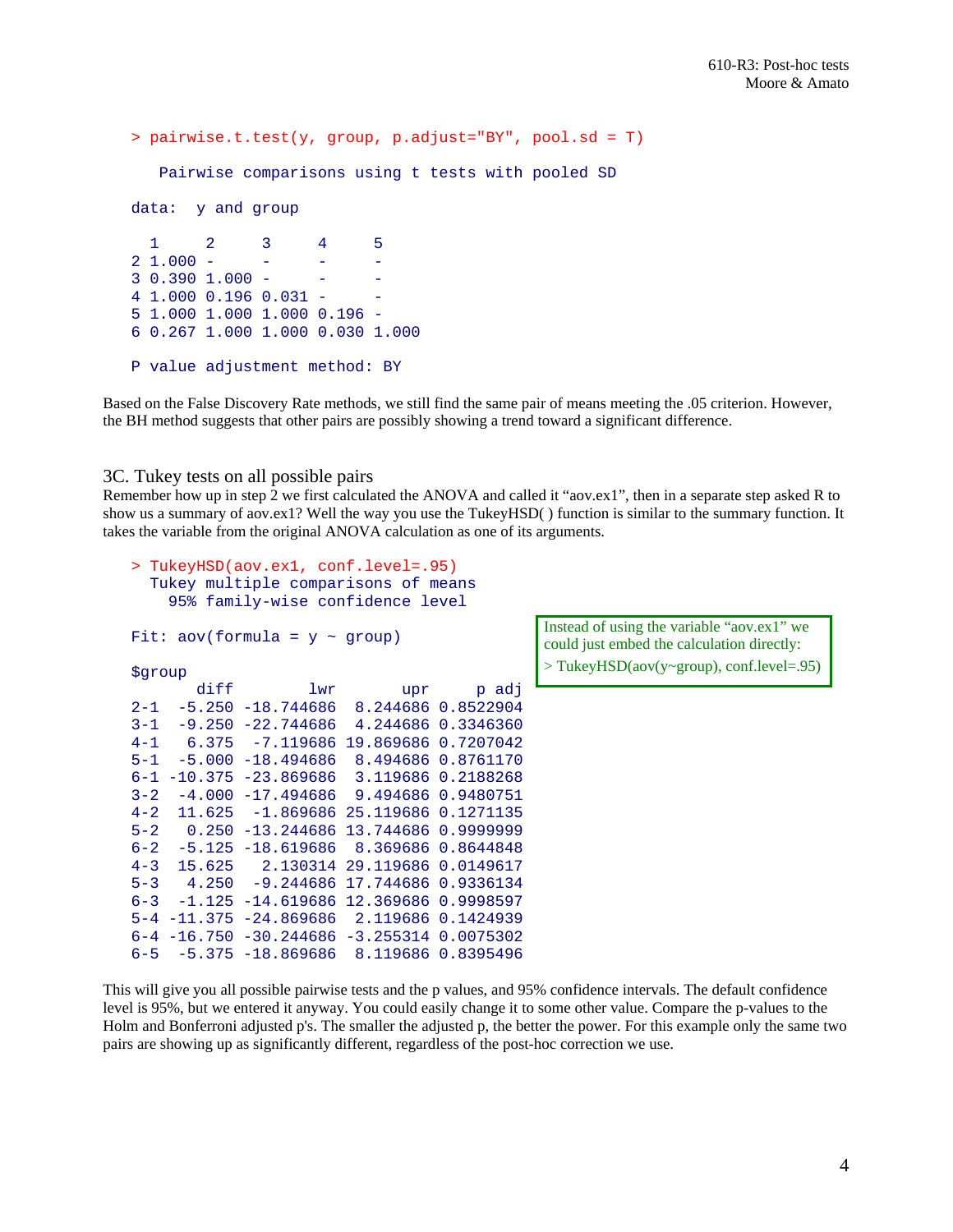The TukeyHSD function additionally gives us the confidence interval upper and lower bounds, and the difference between the sample means. You can plot the Tukey confidence intervals:

```
> plot(TukeyHSD(aov(y~group), conf.level=.95))
```


#### 95% family-wise confidence level

Replace that junky looking dashed vertical line at x=0 by drawing a snazzy solid vertical line:  $>$  abline(v=0)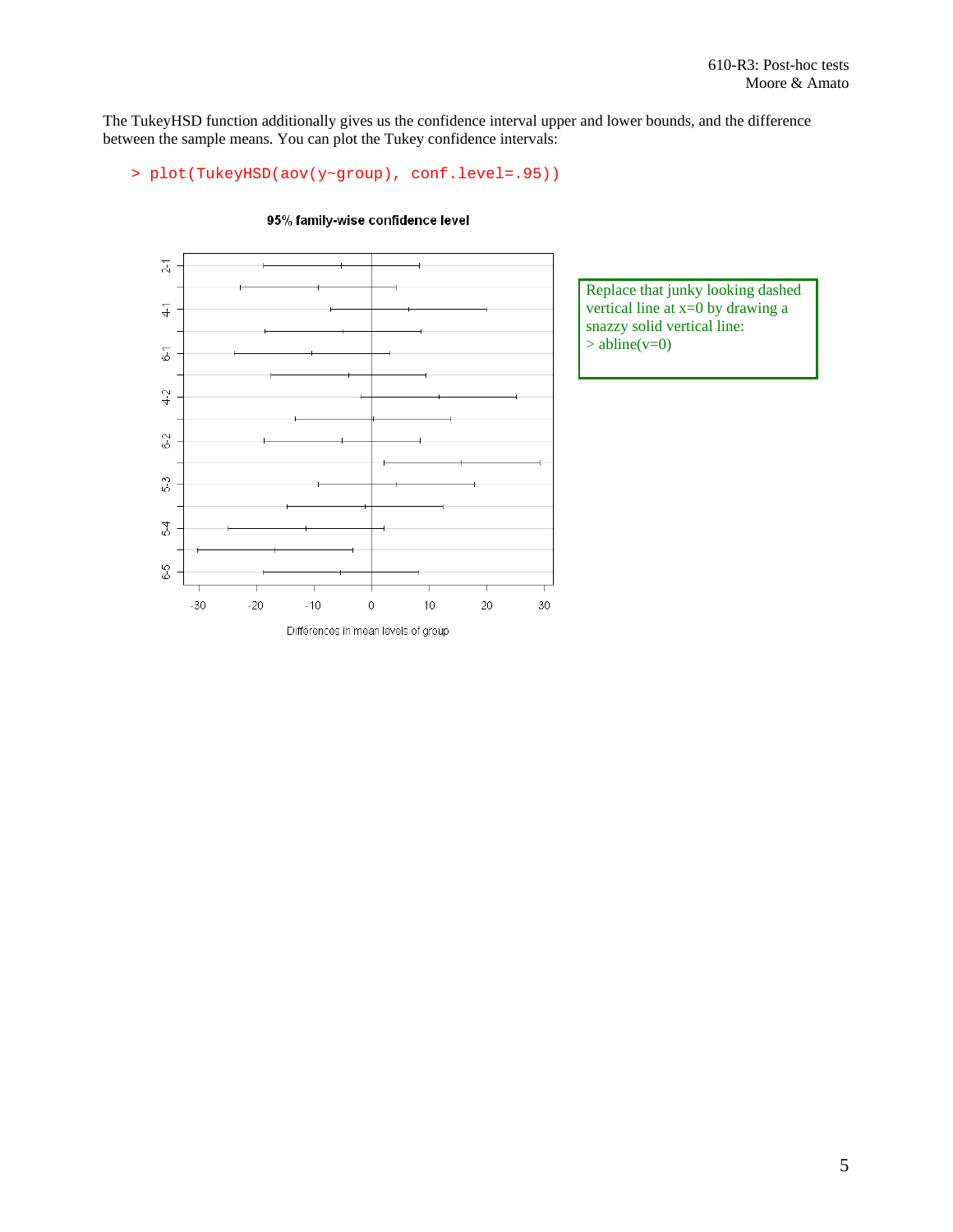### **4. Calculate Tukey and Scheffe tests by programming the commands yourself.**

This is kind of fun because we use R's built-in distributions to find the F's and q's that we need. We can get all the information we need from the summary of the overall ANOVA.

```
> summary(aov.ex1) 
            Df Sum Sq Mean Sq F value Pr(>F) 
group 5 1554.9 311.0 3.8046 0.006228 ** 
Residuals 42 3433.0 81.7 
--- 
Signif. codes: 0 '***' 0.001 '**' 0.01 '*' 0.05 '.' 0.1 ' ' 1
```
## 4A. Tukey method programmed

Do a pairwise test on group1 vs group2.

```
> numgroups = 6 \# tell R how many group means you have
> dferror = 42 # tell R your df for error
> mserror = 81.7 # tell R your MSerror
> coeff = c(1,-1,0,0,0,0) # enter your contrast coefficients
> psi = sum(coeff*mm) # calculate the difference between the means (mm is from page1) 
> psi
[1] 5.25
```
# Calculate the standard error of the difference. Take the absolute values of the coeff in order to only add in the two means we want to find the difference for.

```
> sediff = sqrt( (mserror/2) * sum((1/nn)*abs(coeff))
> sediff 
[1] 3.1957
```

```
# Calculate q for your test, the studentized range statistic
> calcq = psi/sediff 
> calcq
[1] 1.642832
```
Compare the value of calcq to the table value of the studentized range statistic for 6 groups and dferror  $= 42$ .

```
> qtukey(.95, numgroups, dferror) 
[1] 4.221779
```
Is 1.642832 greater than or equal to 4.221779? No, it isn't, so the difference between group1 and group2 is nonsignificant. We can ask for the probability that calcq is exceeded by chance:

```
> ptukey(calcq,numgroups,dferror,nranges=1,lower.tail=F)
[1] 0.8521682
```
That number should match the p-value from the Tukey test of group 1 vs 2 that R calculated for us earlier (in part 3C). It's slightly off because we rounded MSerror, but it's pretty close. We should also expect our hand calculations of the confidence interval to be off by a similar amount:

```
> lowerbound = psi-qtukey(.95,numgroups,dferror)*sediff 
> upperbound = psi+qtukey(.95,numgroups,dferror)*sediff 
> lowerbound; upperbound 
[1] -8.241541 
[1] 18.74154
```
Yup, looks like a rounding issue. Note also that the signs are flipped because of the contrast we used. No big deal.